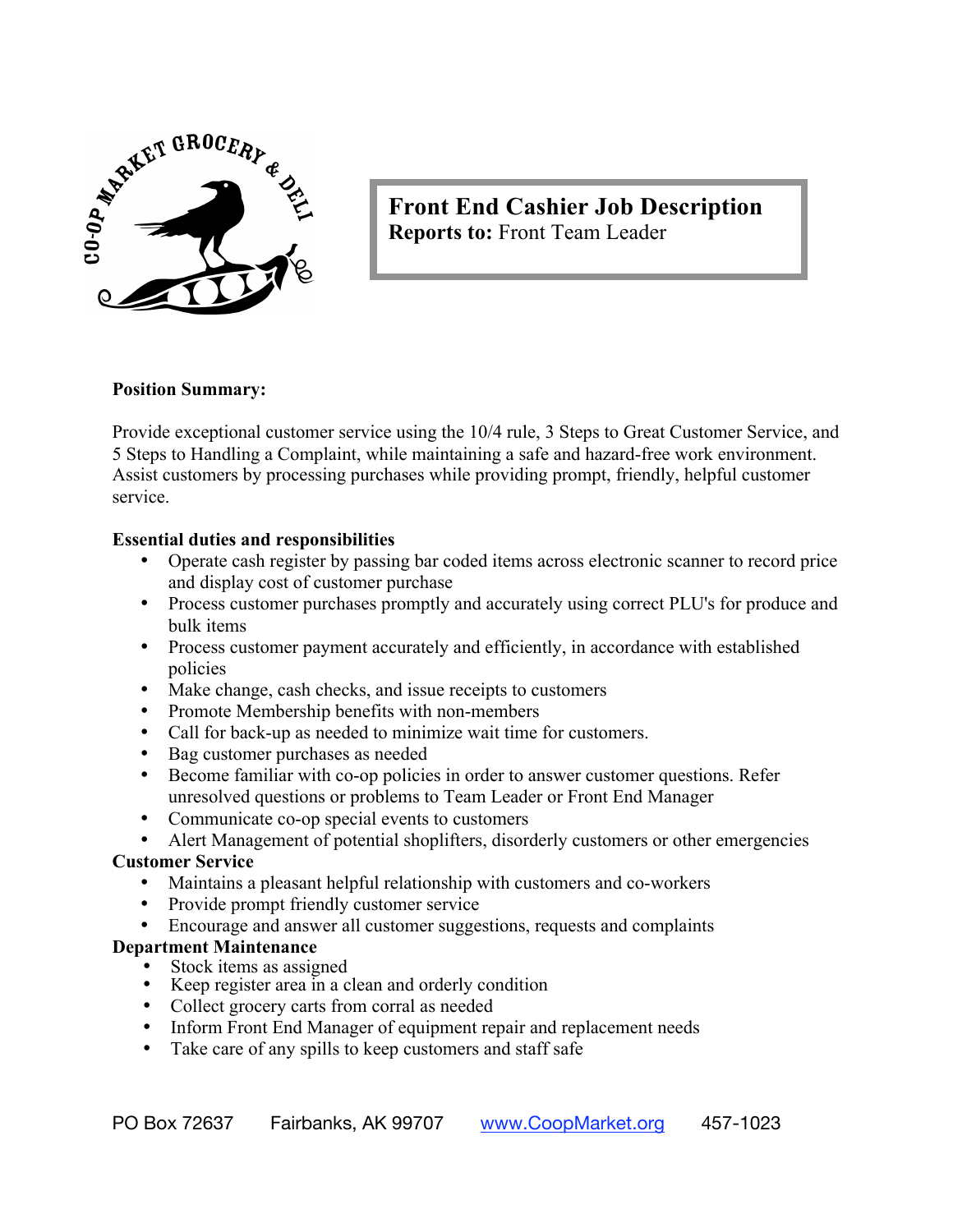### **Essential Capabilities**

- Adapts to change; is open to new ideas; takes on new responsibilities; handles pressure; adjusts plans to meet changing needs. Meets commitments; works independently; accepts accountability; sets personal standards in alignment with company standards; stays focused under pressure; meets attendance and punctuality requirements.
- Communicates well both verbally and in writing; shares information and ideas with others; Listens attentively to others; asks clarifying questions; stays open to other viewpoints; manages distractions/interruptions.
- Deals with others in a straightforward and honest manner, is accountable for actions, maintains confidentiality, supports company values, conveys good news and bad.
- Sense of Urgency/Productivity Prioritizes well, shows energy, reacts to opportunities, instills urgency in others, meets deadlines. Manages fair workload, volunteers for additional work, prioritizes tasks, develops good work procedures, manages time well, handles info flow
- Teamwork/Interpersonal Skills Meets all team deadlines and responsibilities, listens to others and values opinions, helps team leader to meet goals, welcomes newcomers and promotes a team atmosphere. Builds strong relationships, is flexible/open-minded, negotiates effectively, solicits performance feedback and handles constructive criticism.
- Promotes mutual respect; keeps workplace clean and safe; practices *You See It, You Own It*; practice safe lifting and cutting techniques. Understand duties and responsibilities; has necessary job knowledge; has necessary technical skills; understands company mission/values; keeps job knowledge current.
- Is attentive to detail and accuracy, is committed to excellence, looks for improvements continuously, monitors quality levels, finds root cause of quality problems, owns/acts on quality problems.

# **Physical Demands:**

- Capable of lifting 50+ pounds regularly
- Manual dexterity
- Ability to work safely with hazardous chemicals and equipment
- Ability to bend, lift and reach repeatedly for extended periods of time
- Ability to stand in confined space for extended periods of time
- Ability to perform repeated actions for extended periods of time
- Must be willing and able to physically handle all products that Co-op Market carries

# **Minimum Qualifications:**

- Regular, predictable attendance
- Excellent organizational and communication (oral, aural, and written) skills
- Detail oriented
- Ability to multi-task and remain flexible to the changing needs of the business

# **Preferred Qualifications:**

- Previous POS experience
- Previous cash handling experience
- Familiarity with natural foods, grocery industry or cooperatives.